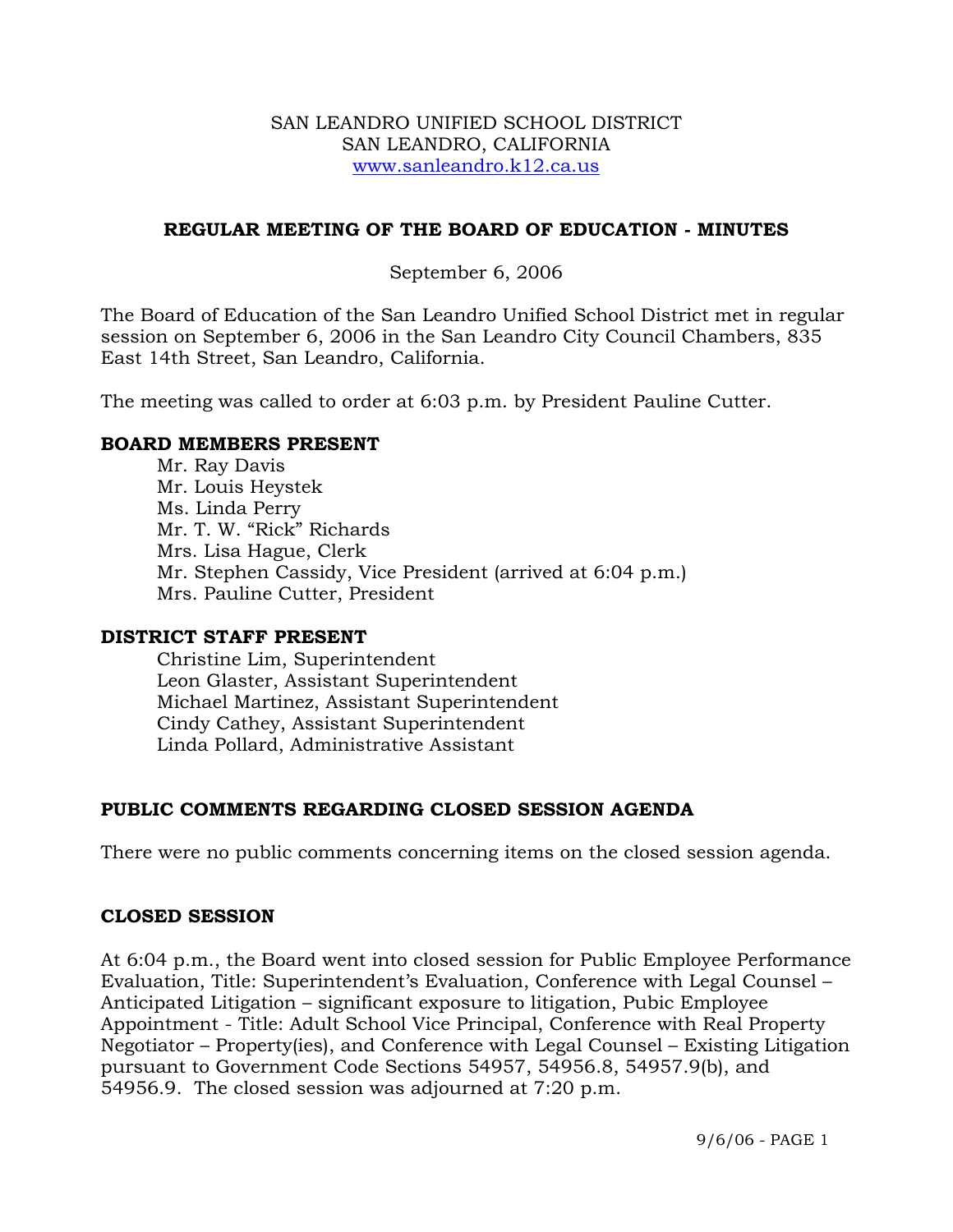The Board returned to open session at 7:25 p.m. with the Pledge of Allegiance to the Flag. President Cutter said the Board had been in closed session and the following action was taken:

• On a motion made by Mr. Davis and seconded by Mrs. Hague, the Board appointed Bradley Frazier as Vice Principal of the San Leandro Adult School by a 7-0 vote.

# **APPROVAL OF AGENDA**

On a motion made by Ms. Perry and seconded by Mr. Davis, the Board approved the agenda for the regular meeting of September 6, 2006, by a 7-0 vote.

### **PUBLIC TESTIMONY ON NON-AGENDA ITEMS**

• Mr. Shartuker renewed his request to address the Board of Education in closed session regarding his discrimination complaint against Assistant Superintendent Mr. Martinez in the Human Resources Department, together with the Superintendent, and the findings, in his opinion, of the "one-sided investigation" completed by Assistant Superintendent Cindy Cathey.

 Mrs. Cutter reminded Mr. Shartuker that the five calendar days to appeal the original complaint had been waived until he returned from Africa, and that the next step would be for him to send a formal request to the Board whereby the Board would discuss and consider the request.

• Billy Campbell reported that an article would be appearing in the San Leandro Times highlighting the two-day custodial training in wood floor cleaning and waxing that was conducted this summer. He invited the Board see the gym floor at Bancroft Middle School. He thanked the Board and District staff for giving him the opportunity to implement a team cleaning concept where everybody works together on a daily basis.

 President Cutter felt that a letter of thanks or recognition would be appropriate for Mr. Armando Soto of Waxie Sanitary for all of his time and effort towards the training.

#### **PUBLIC HEARING**

On a motion made by Mr. Heystek and seconded by Ms. Perry, the Board opened the public hearing on sufficiency of instructional materials by a 7-0 vote.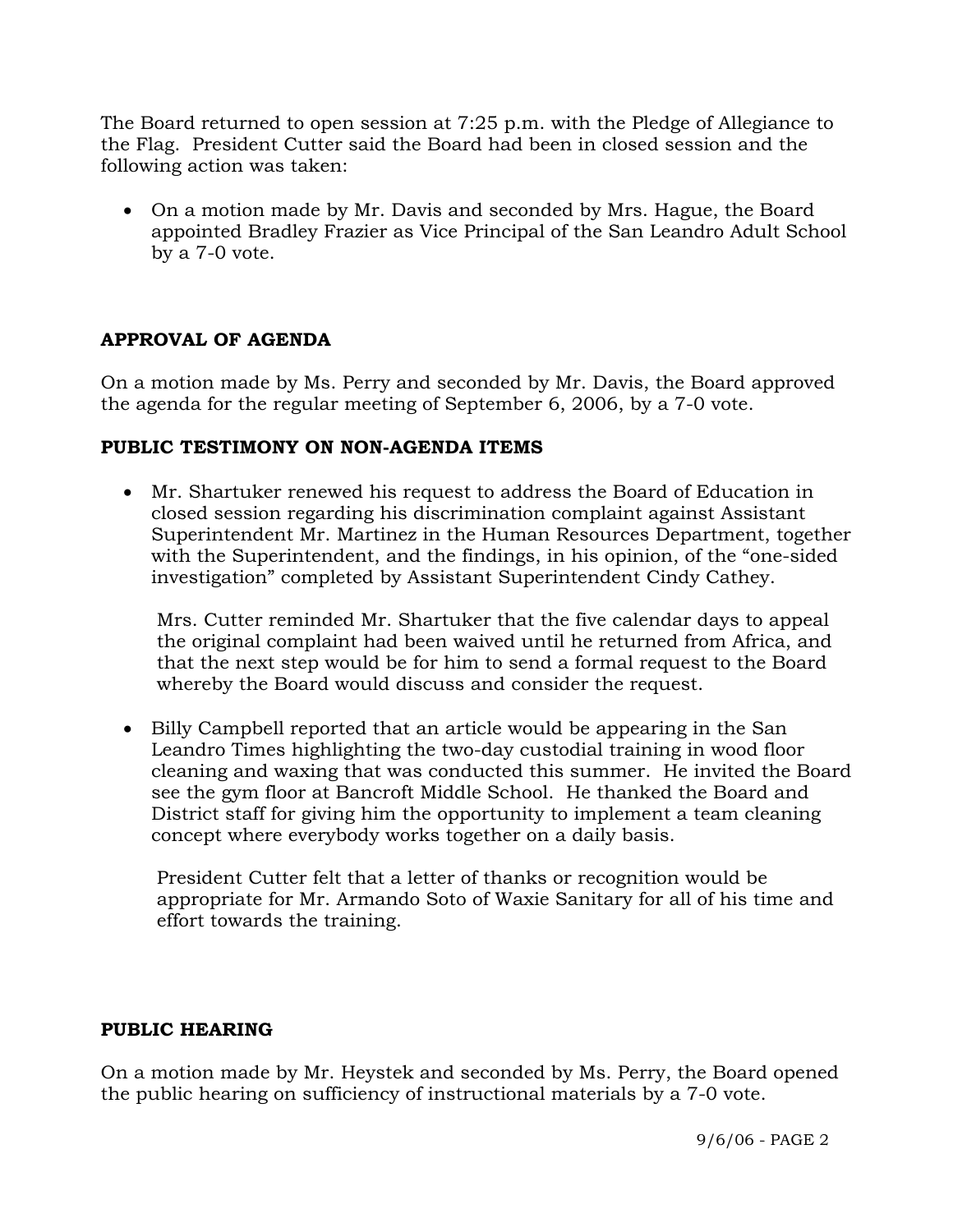No comments were received from the audience.

On a motion made by Mr. Richards and seconded by Mr. Heystek, the Board closed the public hearing by a 7-0 vote.

The Board took a break at 9:14 p.m. and reconvened at 9:20 p.m.

**REPORTS** Student Representatives' Reports – Rachel Whyte, San Leandro High School student representative, updated the Board on the beginning of the year activities at the high school including the Hello Rally and Club Day, where students received information regarding the various school clubs. School photos will be taken and students will receive their ID immediately. Freshmen election packets are available. The football season has begun. There will be a United Parents meeting on Thursday, Sept. 7, a Freshman parent meeting on Saturday at 9 a.m., and the Hello Dance will be on Friday, Sept. 15.

> Mr. Cassidy asked Ms. Whyte about the reaction of the students to the new gating. It was her opinion that while it enhanced the appearance of the school, it gave her somewhat of a "claustrophobic" feeling, and that pedestrian and auto traffic were more of a problem. She suggested that it would be helpful for the Board and staff to explain to the current student body the history and reason for the gate, as many of the students were unaware of its purpose.

President Cutter reminded staff that athletic passes had not yet been given to the Board so that they could attend as many athletic functions as possible.

#### **PRESENTATIONS**

• David Lorden, Director of Student Support Services, presented information related to the district's implementation of the Mandatory Residency Verification program stating that in addition to all new, kindergarten, and high school students, middle school students (grades 6-8) would be required to provide residency verification for the 2006-2007 school year. Highlights of the presentation included an overview of the process, conditions of residency verification approval/denial, home visits conducted, and results of home visits and appeals. He reported that as of September 6, 2006,140 home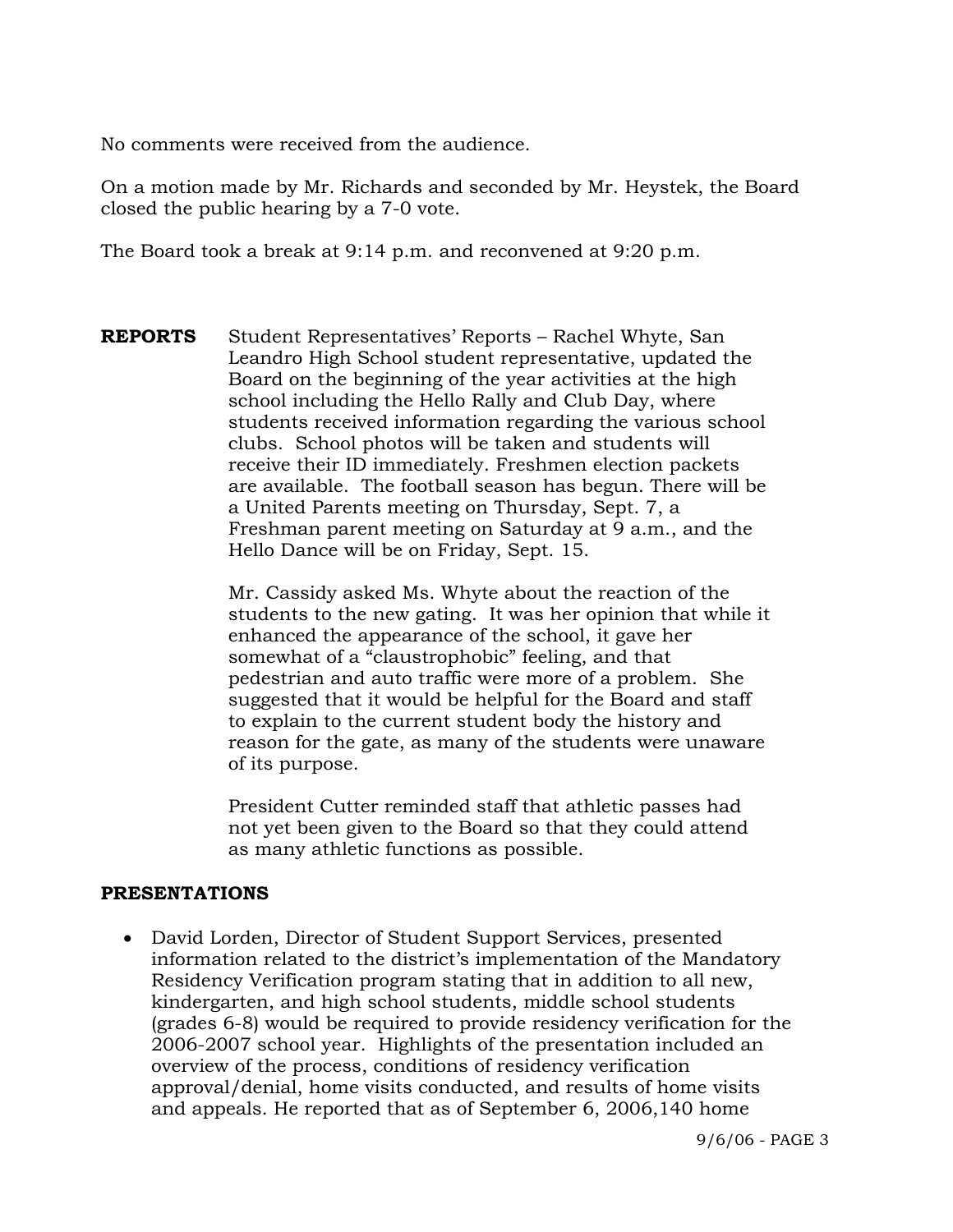visits were conducted resulting in the following:

- 104 students were permitted to enroll provisionally (home visit was verified but lacking some documents)
- 10 students were not permitted to enroll (home visit was conducted however, residence unverified)
- 22 students were not permitted to enroll (home visit verified but lacking any documentation)
- 4 students were not permitted to enroll because home visit was falsified

 Mr. Davis wanted to know how proof of residency could be verified for those parents receiving and paying bills electronically. Mr. Lorden said currently parents were asked to have their carrier printout some type of verification, adding that this was something that would need to be addressed in more depth as more people begin to participate in that option.

 Responding to a question raised by Mr. Heystek, Mr. Lorden said that a total of three District employees (2 from the high school as well as a substitute) conducted home visits, leaving his department short staffed resulting in its inability to service the public effectively. Mr. Heystek suggested mid-year enforcement to be sure that students attending District schools still lived within the District boundaries and/or had the proper proof of residence.

 Mr. Heystek was also interested in how Mr. Lorden viewed the community's perception that families in the District were falsifying their residence.

 Mr. Lorden said that one thing he has learned during this process was that situations can be very complicated, noting that there are families in crisis who end up living with relatives, and friends, etc, and for an outside observer it might look like they are falsifying but, in fact, they are not.

 Having been involved in the process personally, Mrs. Hague felt that the process at the high school went more smoothly than before; however, the middle school still needed some work, adding that she would like to see the process streamlined for those parents who have students at both the high school and middle school. With regards to falsifications, she was interested if there was a way to flag those addresses falsified for future enrollment purposes. Mr. Lorden said that he would look into that.

 Mr. Cassidy asked if the stricter requirements had deterred families from falsifying. He was also interested in seeing the enrollment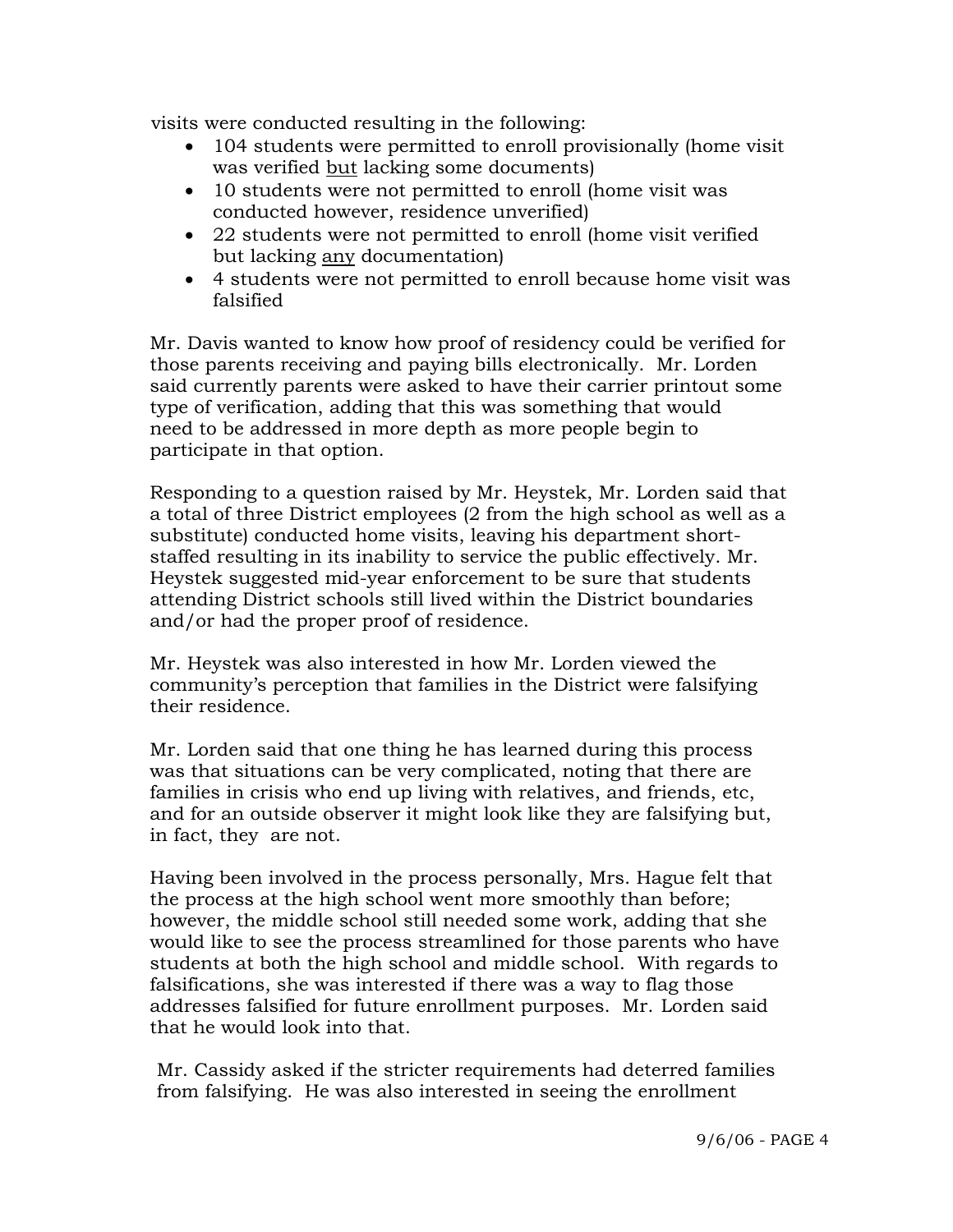comparisons from this year to last. He referred to the article distributed to the Board by the Superintendent addressing inter district transfers. Mr. Lorden stated that he has asked principals to notify his department of students they suspect might be falsifying so that a follow-up home visit could be conducted, even if the family had provided the proper documentation.

 Superintendent Lim interjected that two key areas that have played an instrumental part in changing the culture has been the joint effort between the site principals and District Office working hand in hand, along with the returned mail policy.

 The Board congratulated Mr. Lorden, complimenting him on a job well done, noting it was definitely apparent that he had the student's best interest at heart.

• Judith Cameron, Director of Curriculum and Instruction, Daniel Chaja, Assistant Director of Research and Program Evaluation, and Wendy Ponder, Assistant Director of Categorical Programs, presented highlights of the 2005-2006 state and federal assessment results. They also presented comparative data broken down by grade level and ethnicity subgroups over time as available.

 The presentation included district-wide and site specific California Standards Test (CST) results in English Language Arts (ELA), Math and Science; state Academic Performance Index (API) results, federal Adequate Yearly Progress (AYP) results; Annual Measurable Achievement Objects (AMOs); Annual Measurable Achievement Objectives (AMAOs) for English Learners, Program Improvement status for several schools, and comparisons between 2003-2004 through 2005-2006 for the California High School Exit Exam (CAHSEE) and students suspensions & expulsions.

 The data showed significant gains in many areas throughout the district and at specific school sites. It also identified areas of need and steps to be taken to address the areas of need.

The Board thanked staff for the comprehensive data.

 With regards to the student suspension and expulsion data, Mr. Cassidy felt that the information should be expressed in percentage terms, and Mrs. Cutter would like the information broken down by school sites.

 Ms. Perry felt that it was important to take into consideration the District's mobility rate, diversity, and other areas of uniqueness when comparing the data to other districts.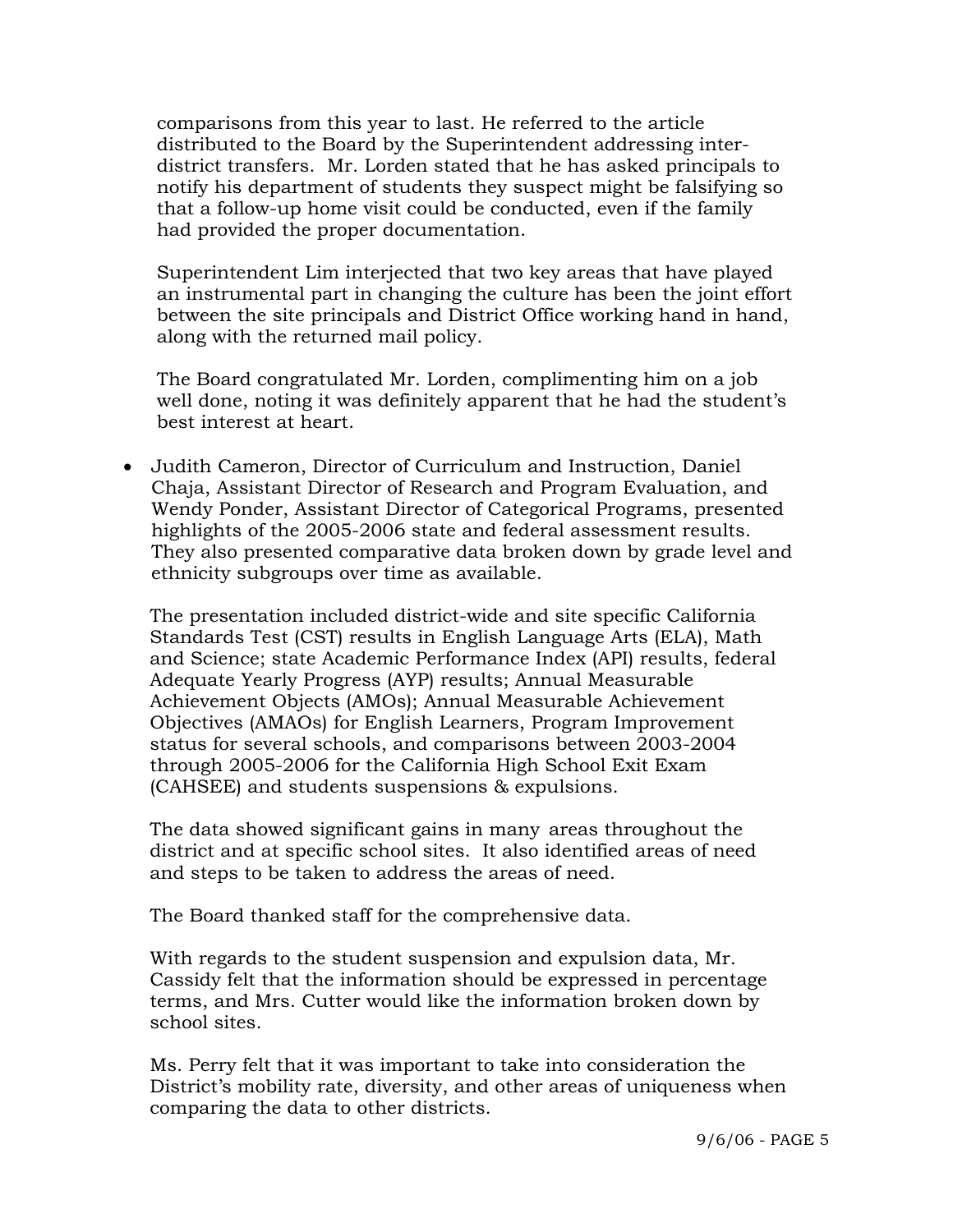Ms. Cameron explained that the data was still being analyzed and that they planned on returning to the Sept. 19 Board meeting to share the implications and the next steps.

 Mr. Heystek asked how the updated data system enhanced the District's ability to collect the data, and if it was easy to generate the information by cohort group.

 Mr. Chaja said that overall he was very excited with the capabilities of the updated Aeries system which has the ability to create more categories to tap and keep track of students; however it could take up to three to four years to see a trend. Ms. Cameron added it is easier to access the enormous amount of information available, adding that while cohort grouping is valuable you must keep in mind that you are tracking the same students by with very difference tests.

 Mr. Cassidy asked if there was a percentage of mobility in the District. Staff said that currently they did not have that information; however, it was definitely something that needed to be done, and they would try track the information.

 Mr. Cassidy noted, that while the latest District results were good, particularly with Garfield who showed tremendous growth and Wilson's continued growth, overall he was disappointed on how the District performed, adding that the middle and high schools are struggling. He was concerned about the performance of our Latino population, asking the District to address issues such the transition of Latino students from elementary to middle school and if there were differences between those receiving bilingual services and those not etc., adding that there is a need to identify where our deficits are the greatest.

 Ms. Cathey stated that intension of the presentation tonight was to publicly expose the Board to the results of the 2005-06 data, then on September 19 present curriculum, instruction, and intervention for the 2006-07 school year.

 Mr. Cassidy referred to a recent article that he forwarded to the Superintendent regarding a study on the achievement gap with regards to the dramatic effects that student expectations, self esteem, and stress levels play on students' success, noting that the disturbances that occurred during the testing period last spring at the high school may have effect the students' scores. He felt that this issue needed to be addressed and warranted further discussion.

Mrs. Hague echoed Mr. Cassidy's thoughts, adding that she was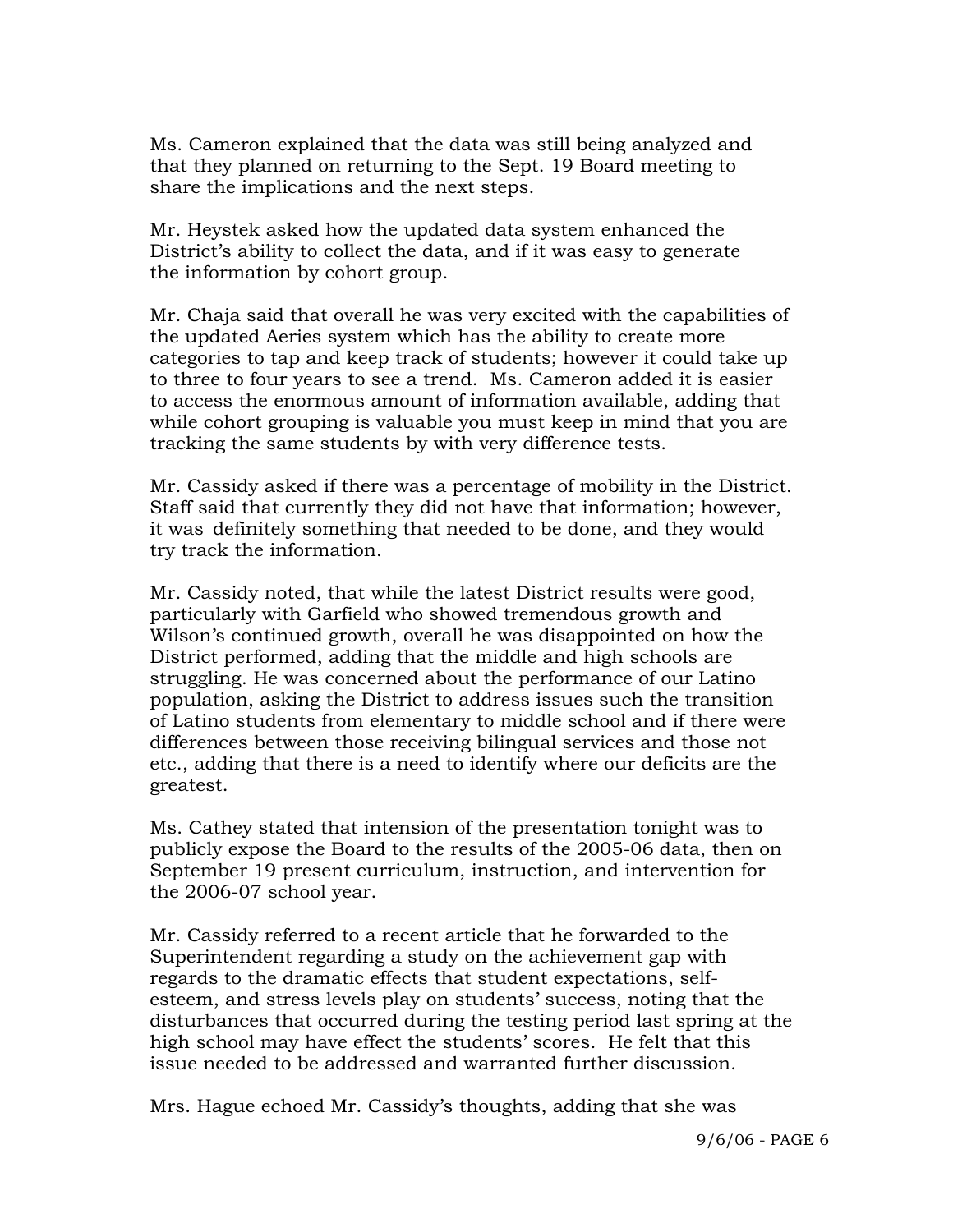slightly relieved that the test scores didn't go down as much as she thought they might. She was curious to look at the testing scenario at the high school, to see if whether or not we are providing the optimal testing environment compared to other area high schools.

 Following the comments from the Board, Ms. Cameron, and Mr. Chaja said that they would send a revised PowerPoint of the data that was presented including error revisions and the additional information requested by the Board regarding comparison between the percentages of students suspended and their relative percentages within the District and each school site population.

 Superintendent Lim added that the District office was fortunate to have Mr. Chaja's first-hand experience and knowledge in this area, as he was the summer school principal administering the CAHSEE, and the administrator in charge of testing at the high school last year.

 Ms. Lim was very pleased with the tough questions raised by the Board, agreeing with Ms. Cathey that we know what to do, we have structures in place in the form of common agreements, and can't continues, and will begin focusing on core curriculum, English language arts and mathematics.

 Ms. Cutter brought to light the grade level of the students taking the test, noting that it would interesting to see how the Healthy Kids Survey played out with regards to students' self-esteem, and stress, etc., with the Superintendent adding that that survey was administered last year, and we should be receiving the results soon.

#### **REPORTS**

- 1) Correspondence Clerk Hague reported receipt of the following emails from Katherine Goodall regarding series of concerns, and start of school; from Deborah Cox and Leroy Smith regarding Measure B Bond; and from Deborah Cox regarding homeowners' meeting.
- 2) Superintendent's Report Superintendent Chris Lim announced that the new principal at Monroe Elementary, Queta Beltran, would officially start on Sept. 6, and Susan Guerrero would begin as principal of Roosevelt Elementary on Sept. 11. She shared the fifth day enrollment figures which indicated that the District was 65 students above the projected enrollment. The high levels were at McKinley, Wilson, and Bancroft with grades levels

9/6/06 - PAGE 7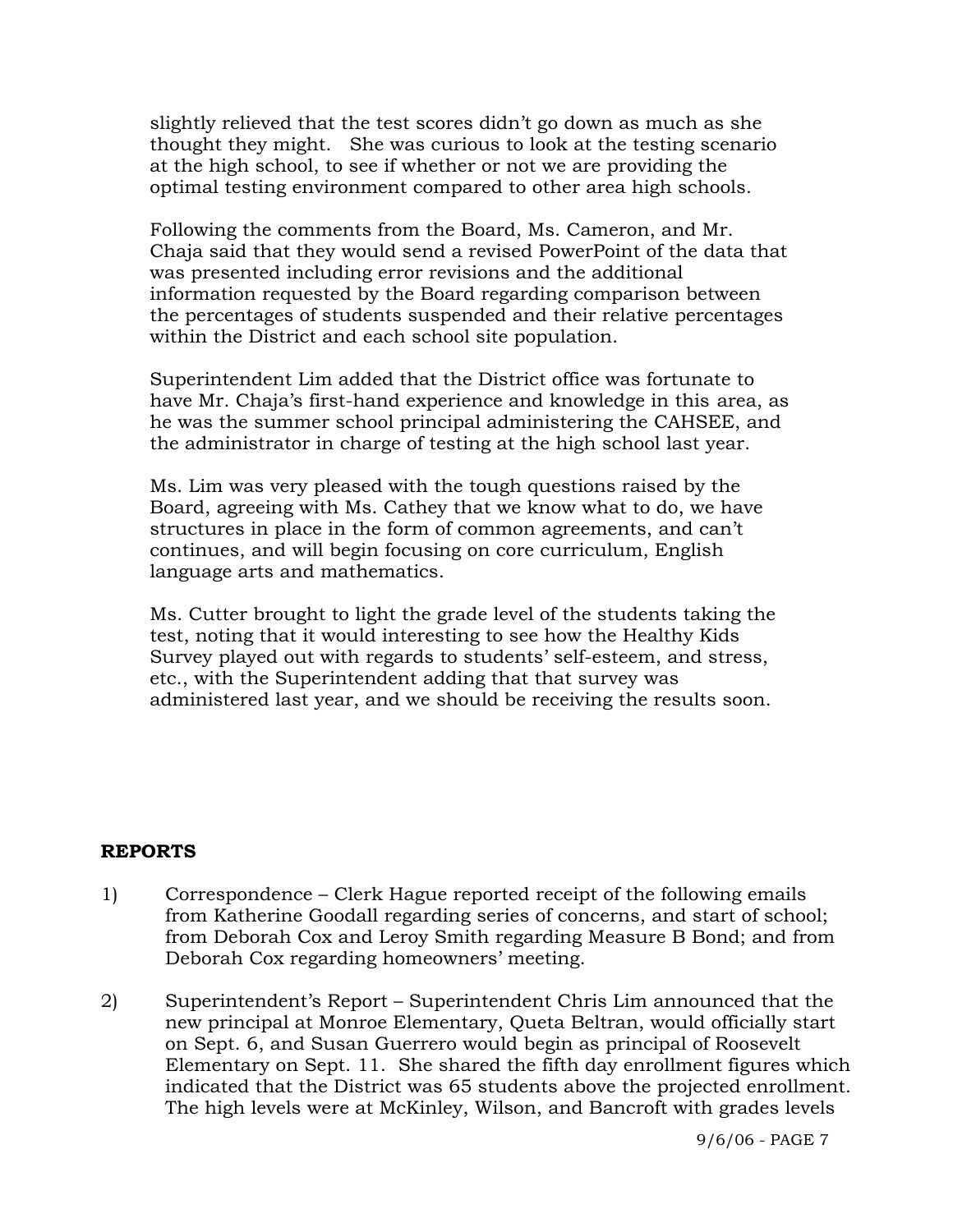of 1<sup>st</sup>,  $6<sup>th</sup>$ , 11<sup>th</sup> and 12<sup>th</sup> rising above the predictions. She said that staff would be meeting with principals tomorrow to discuss vacancies, drill down on the numbers, make some recommendations to balance out the schools, and implement the intra-district and lottery, etc. Ms. Lim acknowledged David Lorden's work with the secondary principals and site representatives in developing a Uniform Disciplinary Policy which will help reduce the lack of clarity and consistency by outlining consequences for 1st, 2nd, and 3rd offenses which all the secondary schools will be implementing, thus making a difference in terms of how we work with students and provide intervention from school to school.

# 3) Board Committee Reports

• Communication – Mr. Cassidy reported that the committee met recently and discussed the Metal Shop Dedication and the reopening of the new Adult School. Ms. Lim noted that with regards to the Adult School, two tentative dates in October were discussed, pending Jack O'Connell's availability. The committee discussed whether to renew the *Focus* program and informational ads in the San Leandro Times. He asked that the Board provide feedback to the Superintendent regarding the effectiveness of the six ads that were placed in the spring focusing on a range of topics such as the performance of students at the high school, the adult school, and increasing student achievement. He also reported that a website service through Yvonne Day had been contracted and that progress was being made in that area. Ms. Perry noted that a Parent Leadership Reception had been scheduled for October 5, 3:30 p.m. at the District Office. Mrs. Cutter also announced that there would be a "Day of Remembrance" reception, remembering children who were victims of violence, on October 27, 3:30 p.m. at the high school.

# **CONSENT ITEMS**

Mr. Cassidy requested that Consent Item 1.4-C be pulled.

# General Services

| $1.1-C$ | Approval of Board Minutes – July 18, 2006                     |
|---------|---------------------------------------------------------------|
| $1.2-C$ | Approval of Board Minutes – August 15, 2006                   |
| $1.3-C$ | Approval of Board Minutes – August 24, 2006                   |
| $1.5-C$ | Resolution #06-39, Board Member Compensation – Pauline Cutter |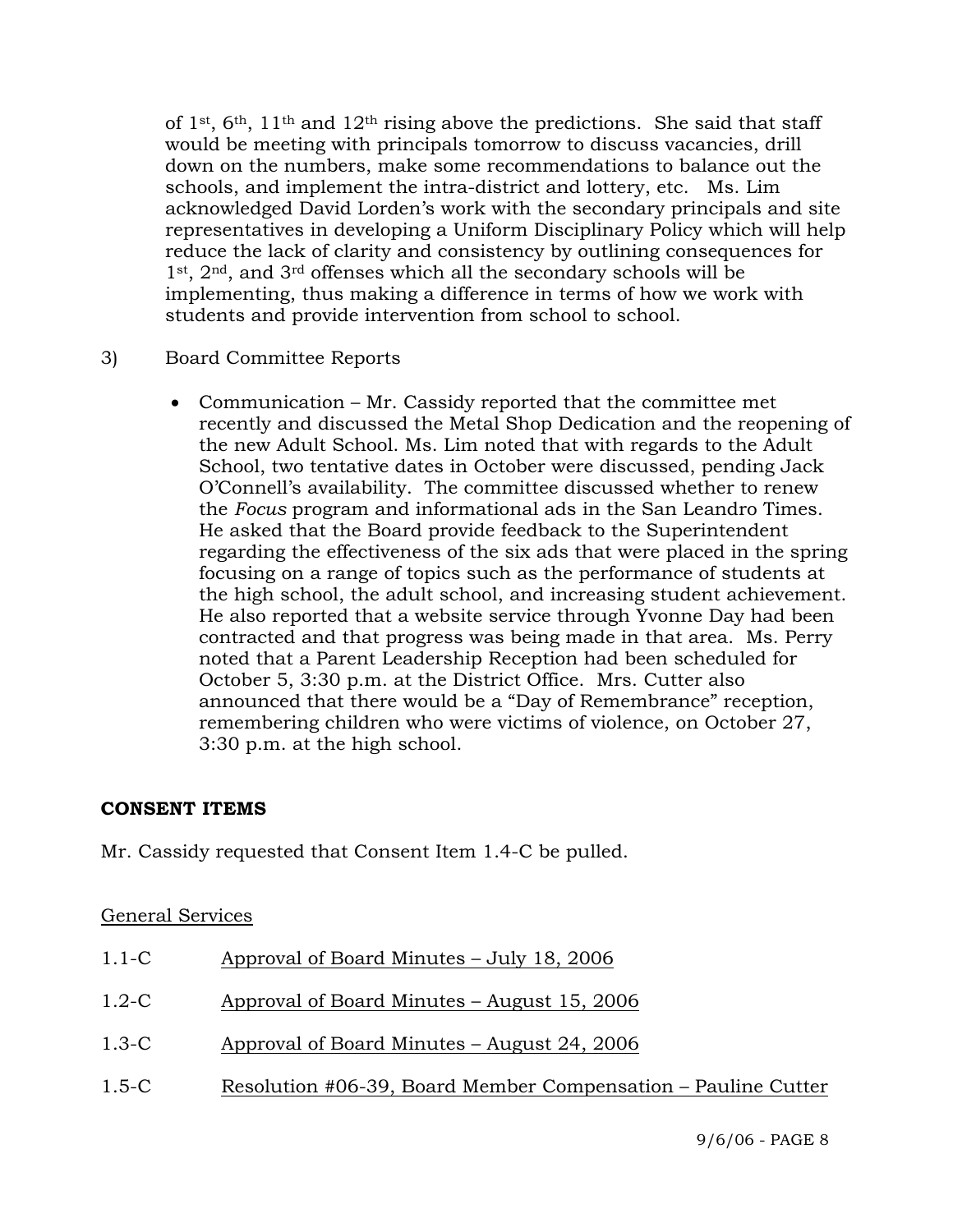# 1.6-C Resolution #06-35, To Draw Funds

## Human Resources

- 2.1-C Acceptance of Personnel Report
- 2.2-C Renewal of Student Teaching Agreement
- 2.3-C Certificated District Intern to Receive Preliminary Teaching Credential
- 2.4-C Certificated District Intern to Receive Professional Clear Teaching Credential

### Educational Services

- 3.1-C Non-Public School Contracts
- 3.2-C Resolution #06-36, Sufficiency of Instructional Materials for 2006- 2007
- 3.3-C William F. Gooding Even Start Family Literacy Program
- 3.4-C Education for Homeless Children and Youth Grant
- 3.5-C Tobacco-Use Prevention Education Program for Grades Nine through Twelve – Safe and Healthy Kids Program Grant #06-204.
- 3.6-C Kaiser Permanente Community Benefit Grant for John Muir Middle School
- 3.7-C Starbuck Foundation Grant and the Target Foundation Grant for John Muir Middle School

Business, Operations and Facilities

- 4.1-C Resolution #06-37 to Declare Certain Equipment Surplus and/or Obsolete
- 4.2-C Sale and Disposal of Equipment
- 4.3-C Resolution #06-38, Bancroft Recreation Field Track Surfacing Project

On a motion made by Mr. Davis and seconded by Ms. Perry, the Board approved the remaining consent items by 7-0 vote.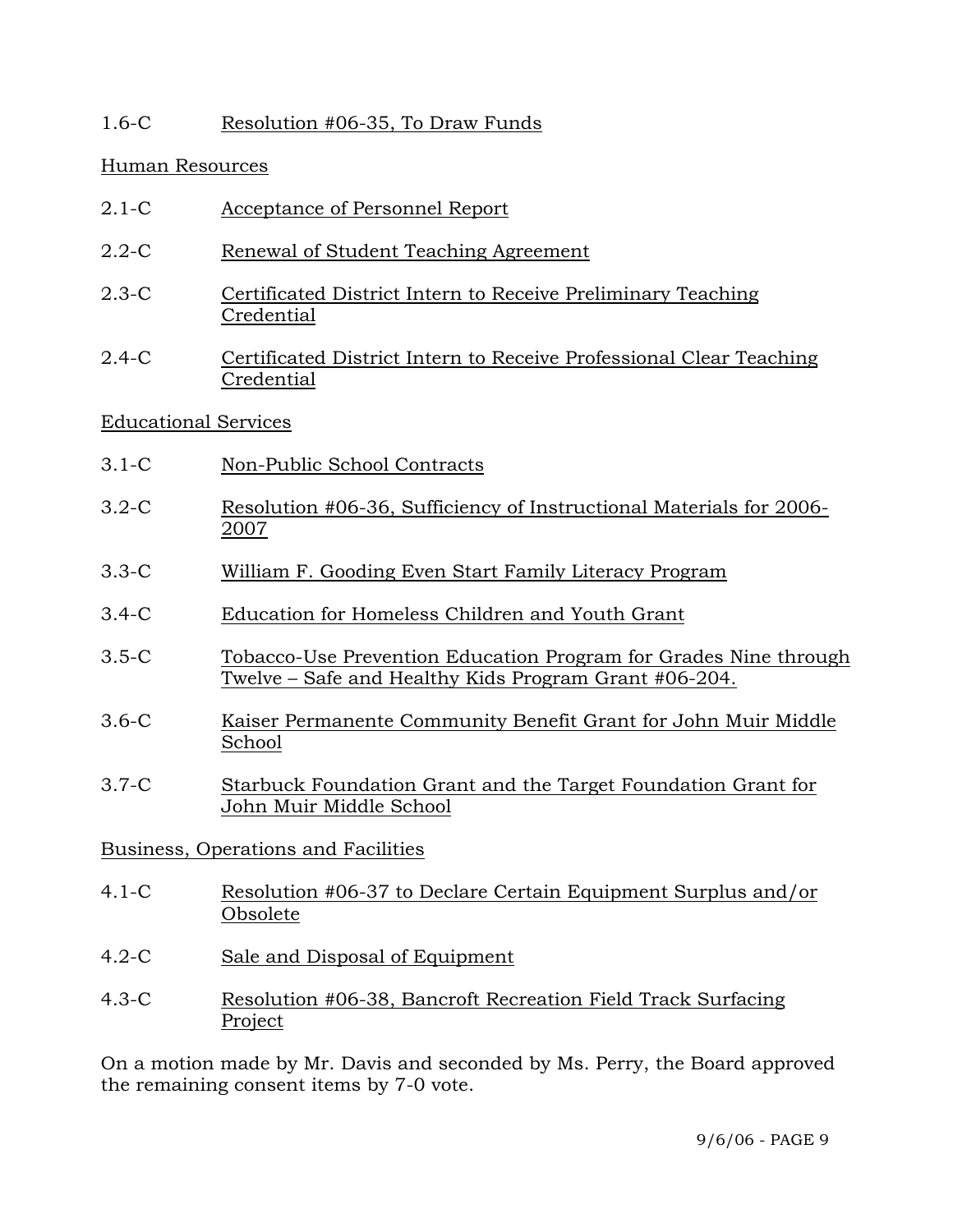### General Services

### 1.4-C Resolution #06-34, Board Member Compensation – Louis Heystek

Mr. Cassidy felt that even with special board meetings, vacations should not qualify as a hardship.

Mrs. Cutter again requested that this be addressed at the Policy Committee, with Ms. Perry stating that she was currently working on setting up a meeting date.

In response to Mr. Cassidy, Mr. Heystek said that he was not in any position to not submit, what he felt was truly a hardship on his schedule, and asked the Board to consider his request.

On a motion by Mr. Davis and seconded by Mr. Richards, the Board adopted Resolution #06-34, Board Member Compensation – Louis Heystek by a 6-1 vote. Mr. Cassidy voting no.

# **CONFERENCE ITEMS**

#### Human Resources

2.1-CF Coordinator for Student Support Services Job Description and Position

> The Board discussed and considered approving the Coordinator of Student Support Services Job Description to support the After School Education Safety Grant (ASES) and The Education for Homeless Children and Youth Grant (EHCYGP).

Cindy explained that with the assistance of the Davis Street Resource Center, Building Futures With Women and Children, and the Alameda County Office of Education, the District was the recipient of the After School Education Safety Grant (ASES) and The Education for Homeless Children and Youth Grant (EHCYGP), noting that the primary focus is on the academic achievement of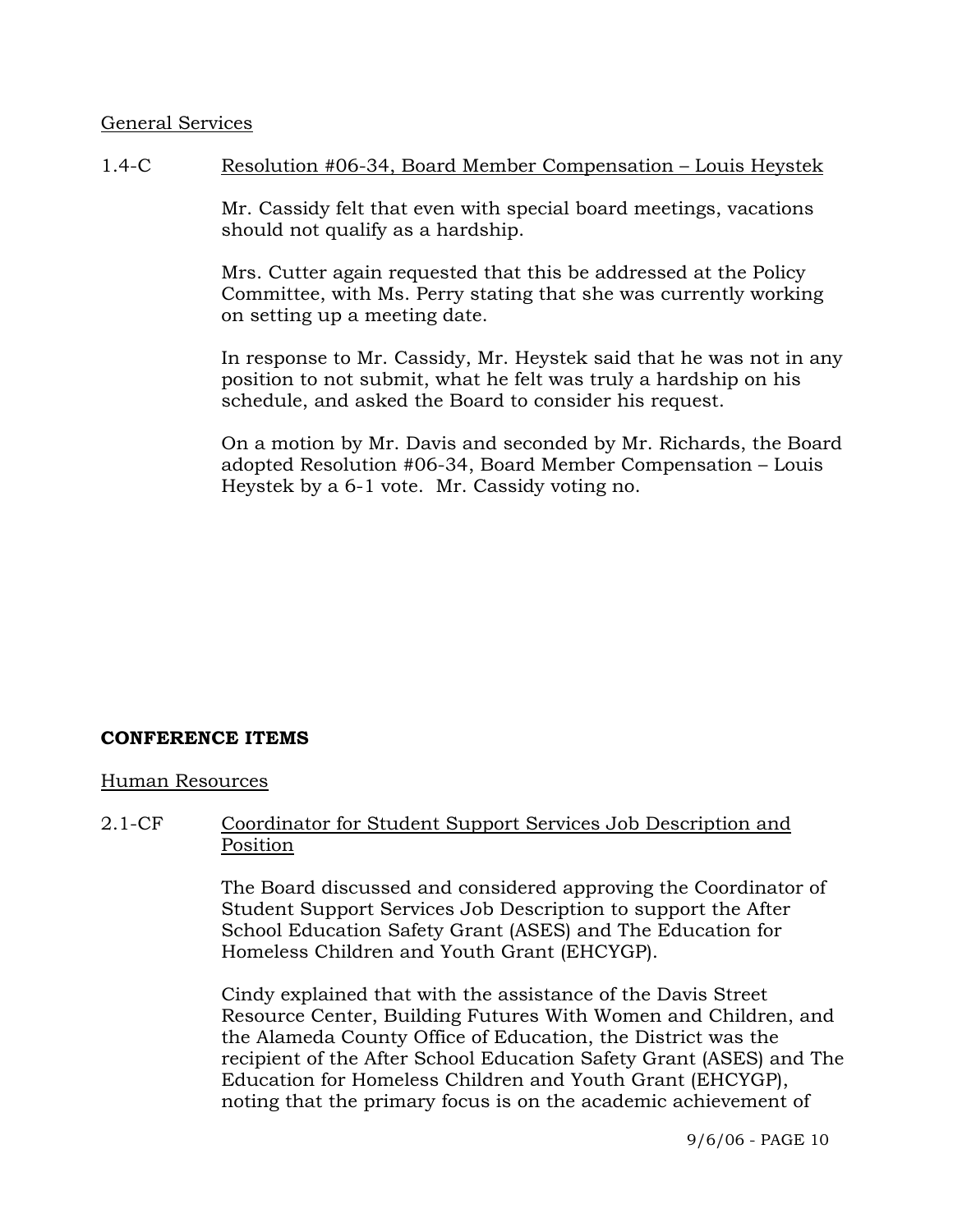homeless students as well as building partnerships with service and community agencies in the county.

Superintendent Lim thanked Ms. Cathey for all of her work towards securing the grants.

Prior to the vote, Mrs. Cutter stated that while the position would initially be funded from categorical programs, she hoped that the District would be able to sustain this position through different areas in the future.

On a motion by Mr. Davis and seconded by Mr. Richards, the Board approved the Coordinator for Student Support Services job description and position to support the After School Education Safety Grant (ASES) and The Education for Homeless Children and Youth Grant (EHCYGP) by a 7-0 vote.

# **ADDITIONAL SUGGESTIONS AND COMMENTS FROM BOARD MEMBERS**

The Board expressed how pleased they were with the beginning of year institutes for teachers and staff.

• Mr. Cassidy found the comments made by the high school representative, Rachel Whyte, enlightening. He reminded staff and Board to relay information to the students and parents on why the gates were installed. He would also like the District to be proactive, rather than reactive and requested that copies of any communication made by the District staff or the principal be forwarded to the Board. In addition, he stressed the ongoing need for positive communication referring to the article that appeared in the San Leandro Times regarding the reopening of the metal shop, noting that the installation of the new windows at Wilson and Muir would be an added positive communication for our District.

 With regards to the expected passage of Assembly Bill 1381 giving the mayor of Los Angeles control of Los Angeles Unified School District, Mr. Cassidy noted how Los Angeles Unified Superintendent Ray Romer structured and conveyed his speech to his administrative staff wrapping up the end of his six-year term. He thanked Superintendent Lim for her opening day PowerPoint and suggested condensing it into common language when presenting it to the community as a way of increasing the their understanding of the District's efforts to increase student achievement.

 He appreciated receiving the 1989 Communications Report adding that comparisons and commonalities to the Fern Tiger Report of October 2005 were very interesting.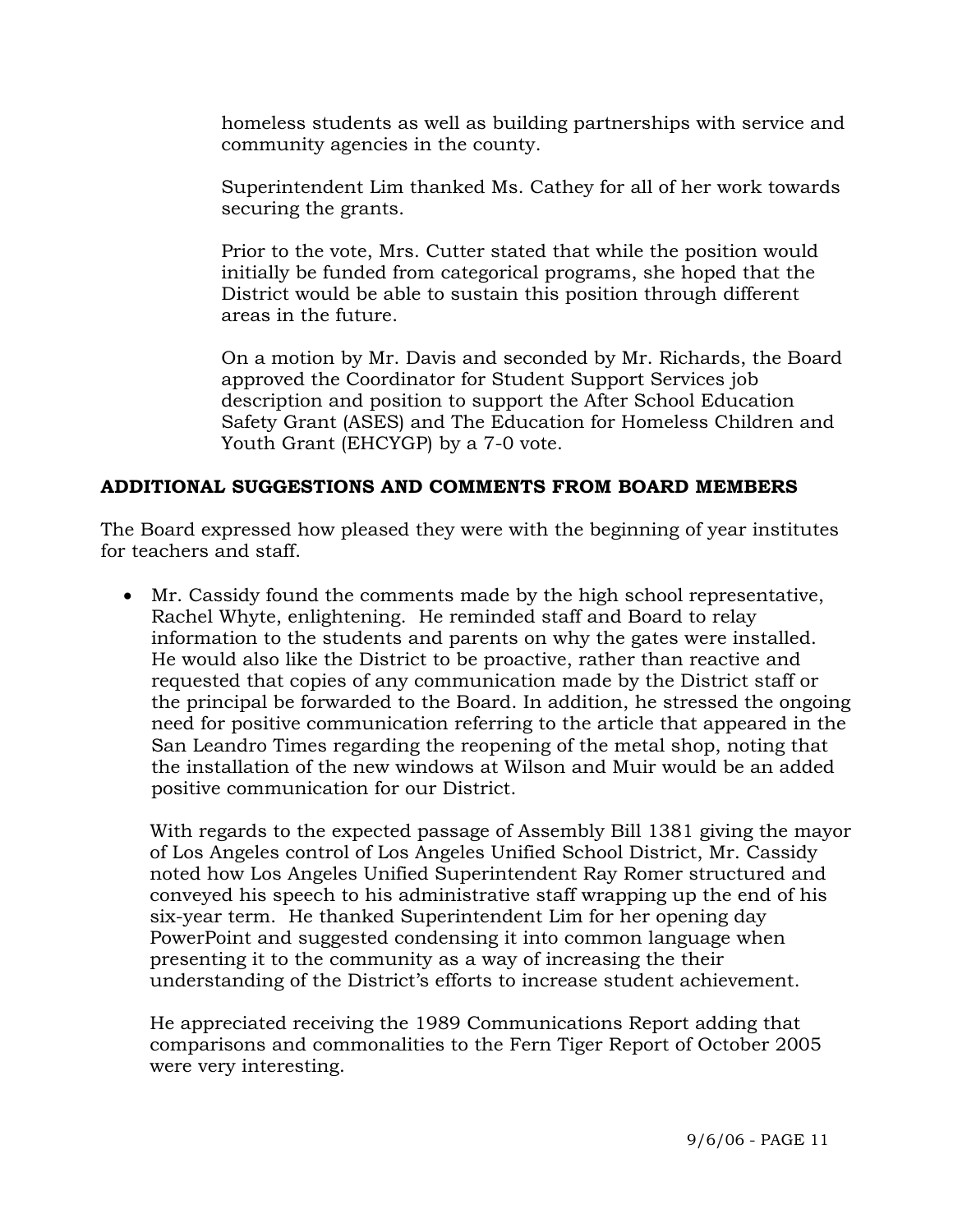Mr. Cassidy referred to a study that had been published in the latest issue of the Chronicle linking student self-esteem, stress levels, and stereotypes to the achievement gap. He asked the Superintendent to pass on a copy of the study to the Board.

- Mrs. Hague stated that she would not be able to attend the elementary Back-To-School night as it conflicted with her school's own Back-To-School Night.
- Mr. Heystek was looking forward to the day when the Institute Day would be held at the new performing arts center.
- Ms. Perry reported that meetings with the Jefferson neighbors regarding construction issues have been ongoing. Leon Glaster, Mike Murphy and her attended the meeting on August 30. The next meeting will be September 16 at the Jefferson library at 6 p.m.

 She attended the new teacher orientation, complimenting Educational Services for the informative handouts, and the first day of school institute at the high school, where she said that Dr. LeMoine's presentation regarding data was wonderful. She was looking forward to her continuing on to strategies when she returned.

 Ms. Perry reported that the Metal Shop dedication set the stage for "new beginnings, and good feelings" among the community which brought together an outstanding mix of politicians, community leaders and representatives from both the sheet metal and electrical workers' apprenticeship programs, adding that she was happy to be part of the grand opening. She also appreciated everyone's efforts towards the success of the expansion of the residency verification process.

 Ms. Perry announced that the Alameda County Office of Education would be sponsoring a conference, "Streamlining Support Services for Families in Transition, on October 2, 9-3 p.m. at the county office.

- Mr. Richards was able to attend the institute at San Leandro High. It was wonderful to see the interaction between staff, noting that it was a very positive and energizing activity for staff and would like to see something similar take place during the school year. He attended one of high school registration days and felt it went very smoothly and congratulated staff.
- Mr. Davis added his congratulations for a great start to the new year. He hoped that there would be some type of recognition paid to the sheet metal workers for their generous donation of \$2,000 towards the metal shop, and to Larry Arnold and George Heubel for their years of "protesting" in support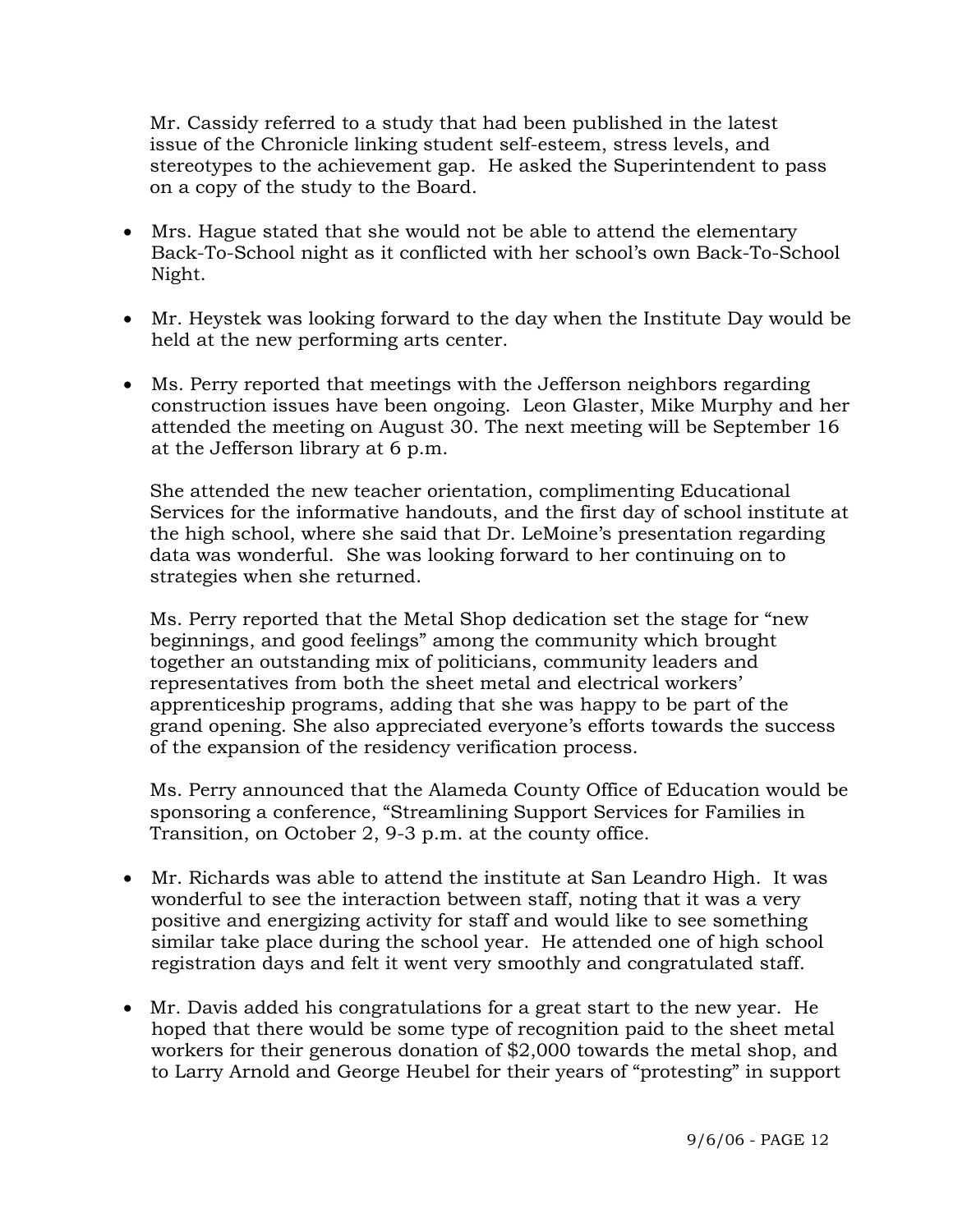of the metal shop. He also reminded staff to notify the Mayor and City Council members of the Adult School opening once it was scheduled.

 Mr. Davis inquired about the next Facilities Committee meeting, and Mr. Glaster suggested meeting on Thursday, September 14, adding that he would email members of the committee with other date possibilities.

• Mrs. Cutter suggested contacting the high school Leadership class and Cargo newspaper editor regarding the possibility of meeting with the Facilities Committee for an update on the new gate.

 She commended David Lorden for his empathy towards students. She reiterated her previous suggestion for the Board to recognize the Waxie representative, Armando Soto, in some way such as a letter to his employer for playing an integral part in the success of the training and waxing of the Bancroft Middle School's gym floor.

 Adding to Mr. Cassidy's comments with regards to archived information, Mrs. Cutter noted that while cleaning out her file, she retrieved a letter she had read to the Board before she made her decision to run for the school board, which was quite enlightening!